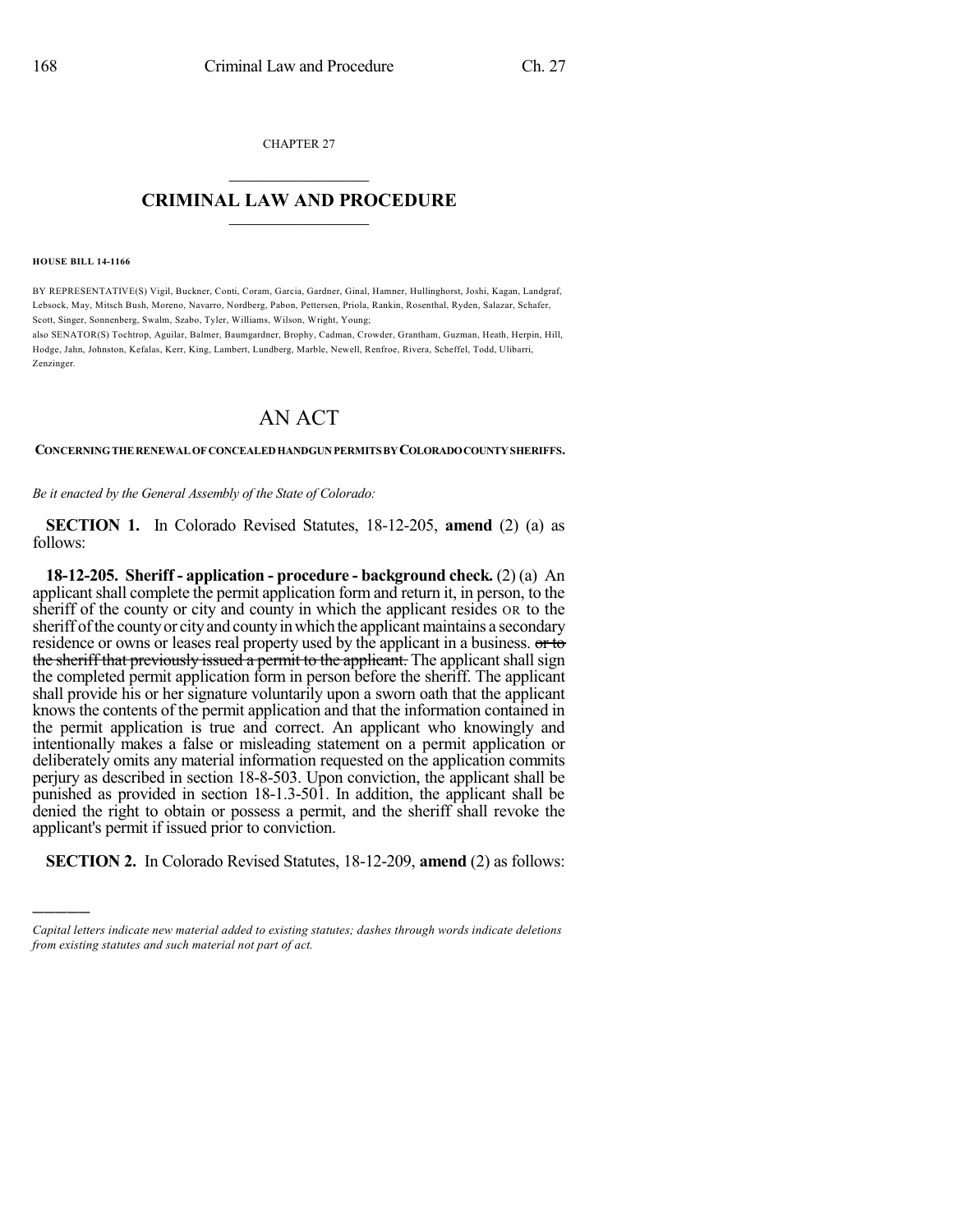**18-12-209. Issuance by sheriffs of temporary emergency permits.** (2) (a) To receive a temporary emergency permit, a person shall submit to the sheriff of the county or city and county in which the person resides or in which the circumstances giving rise to the emergency exist the items specified in section 18-12-205; except that an applicant for a temporary emergency permit need not submit documentary evidence demonstrating competence with a handgun as required under section 18-12-205 (3) (a), and the applicant shall submit a temporary permit fee not to exceed twenty-five dollars, as set by the sheriff. Upon receipt of the documents and fee, the sheriffshall request that the bureau conduct a criminal history record check of the bureau files and a search of the national instant criminal background check system. The sheriff may issue a temporary emergency permit to the applicant if the sheriff determines the person may be in immediate danger and the criminal history record check shows that the applicant meets the criteria specified in section 18-12-203; except that the applicant need not demonstrate competence with a handgun and the applicant may be eighteen years of age or older.

 $(b)$  (I) A temporary emergency permit issued pursuant to this section is valid for a period of ninety days after the date of issuance. Prior to or within ten days after expiration of a temporary emergency permit, the permittee may apply to the issuing sheriff OF THE COUNTY OR CITY AND COUNTY IN WHICH THE PERSON RESIDES OR IN WHICH THE CIRCUMSTANCES GIVING RISE TO THE EMERGENCY EXIST for renewal of the permit. The issuing sheriff may renew a temporary emergency permit once for an additional ninety-day period; except that, if the permittee is younger than twenty-one years of age, the sheriff may renew the temporary emergency permit for subsequent ninety-day periods until the permittee reaches twenty-one years of age.

(II) IF THE SHERIFF IS NOT THE SAME SHERIFF WHO ISSUED THE TEMPORARY EMERGENCY PERMIT TO THE PERMITTEE:

(A) THE PERMITTEE SHALL SUBMIT TO THE RENEWING SHERIFF, IN ADDITION TO THE MATERIALS DESCRIBED IN SECTION 18-12-205, A LEGIBLE PHOTOCOPY OF THE TEMPORARY EMERGENCY PERMIT; AND

(B) THE RENEWING SHERIFF SHALL CONTACT THE OFFICE OF THE SHERIFF WHO ISSUED THE TEMPORARY EMERGENCY PERMIT AND CONFIRM THAT THE ISSUING SHERIFF HAS NOT REVOKED OR SUSPENDED THE TEMPORARY EMERGENCY PERMIT.

**SECTION 3.** In Colorado Revised Statutes, 18-12-211, **amend** (1) as follows:

**18-12-211. Renewal of permits.** (1) (a) Within one hundred twenty days prior to expiration of a permit, the permittee may obtain a renewal form from the issuing sheriff OF THE COUNTY OR CITY AND COUNTY IN WHICH THE PERMITTEE RESIDES OR FROM THE SHERIFF OF THE COUNTY OR CITY AND COUNTY IN WHICH THE PERMITTEE MAINTAINS A SECONDARY RESIDENCE OR OWNS OR LEASES REAL PROPERTY USED BY THE PERMITTEE IN A BUSINESS and renew the permit by submitting to the issuing sheriff a completed renewal form, a notarized affidavit stating that the permittee remains qualified pursuant to the criteria specified in section 18-12-203 (1) (a) to  $(1)$  (g), and the required renewal fee not to exceed fifty dollars, as set by the sheriff pursuant to section 18-12-205 (5). The renewal form shall MUST meet the requirements specified in section 18-12-205 (1) for an application.